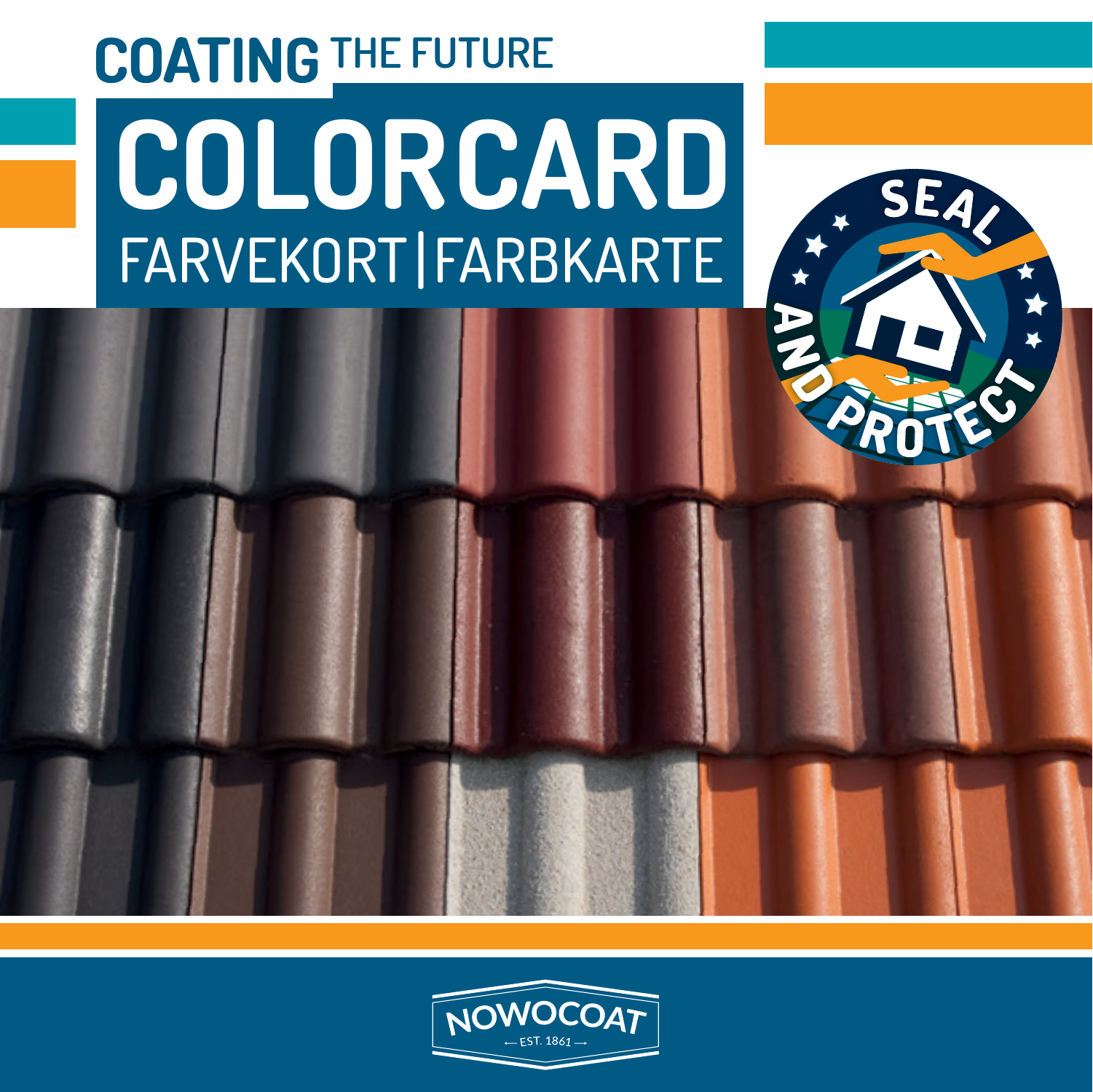

## 8O7

**Red Brown**  Rødbrun Rotbraun



**All colors can be tinted in RAL and NCS colors**

Alle farver kan tones i RAL og NCS farver | Alle Farben können in RAL- und NCS-Farben getönt werden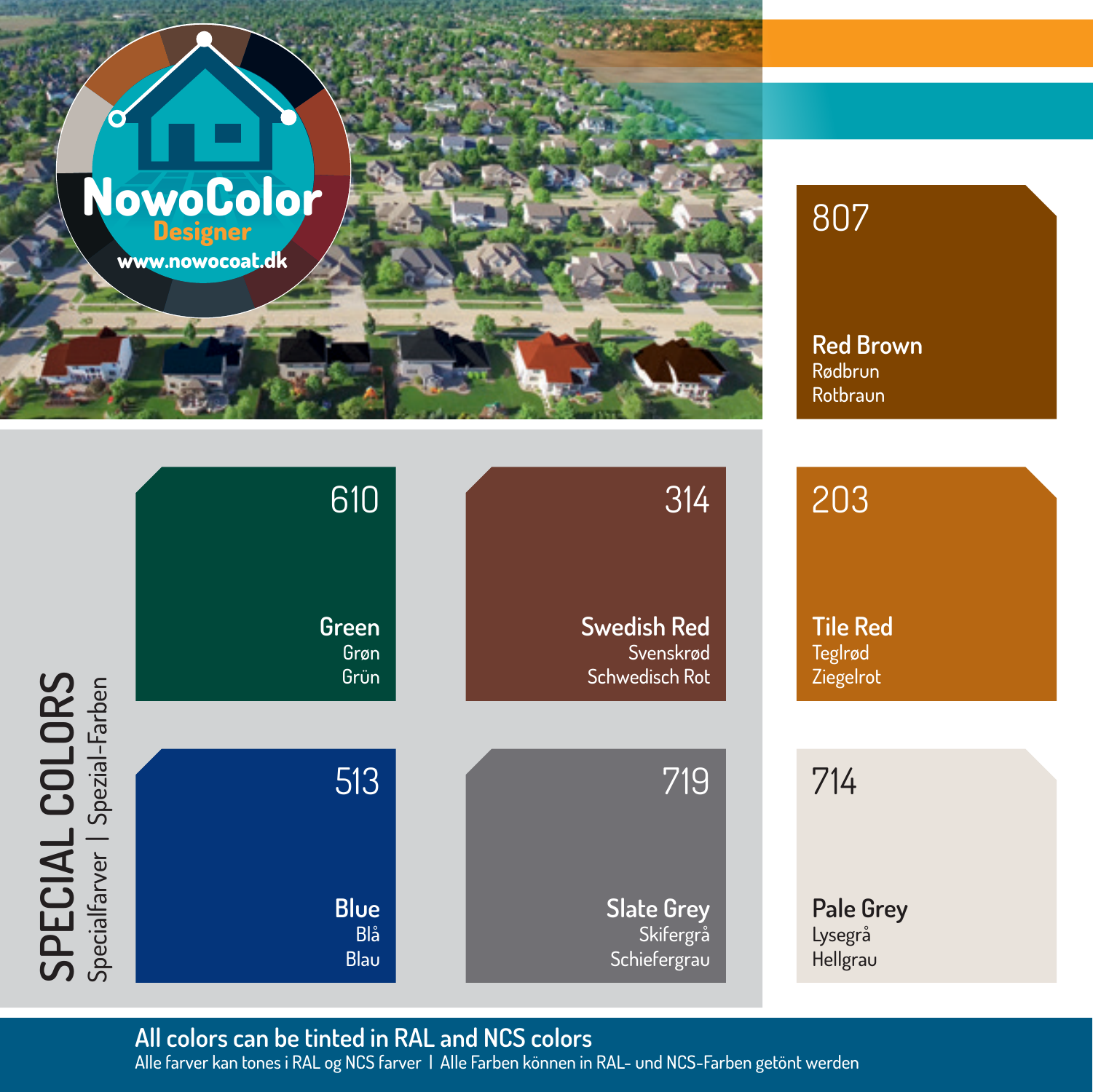| 803                | 811                    | 917               | <b>STANDARD COLORS</b><br>Standard Farver   Standard Farben |
|--------------------|------------------------|-------------------|-------------------------------------------------------------|
| <b>Mocca</b>       | <b>Dark Brown</b>      | <b>Blue Black</b> |                                                             |
| Mocca              | Mørkebrun              | <b>Blåsort</b>    |                                                             |
| Mocca              | Dunkelbraun            | Blau-schwarz      |                                                             |
| 205                | 307                    | 312               |                                                             |
| <b>Special Red</b> | <b>Oxide Red</b>       | <b>Bordeaux</b>   |                                                             |
| Specialrød         | Oxydrød                | <b>Bordeaux</b>   |                                                             |
| Spezialrot         | <b>Oxidrot</b>         | <b>Bordeaux</b>   |                                                             |
| 701                | 709                    | 901               |                                                             |
| Anthracite         | <b>Anthracite Dark</b> | <b>Black</b>      |                                                             |
| Antrazit           | Antrazit mørk          | Sort              |                                                             |
| Anthrazit          | Anthrazit dunkel       | Schwarz           |                                                             |

**Divergences may occur in the color of the final result**

Der kan forekomme afvigelser i farven i det endelige resultat | Es kann zu Abweichungen der Farbe des Endergebnisses kommen